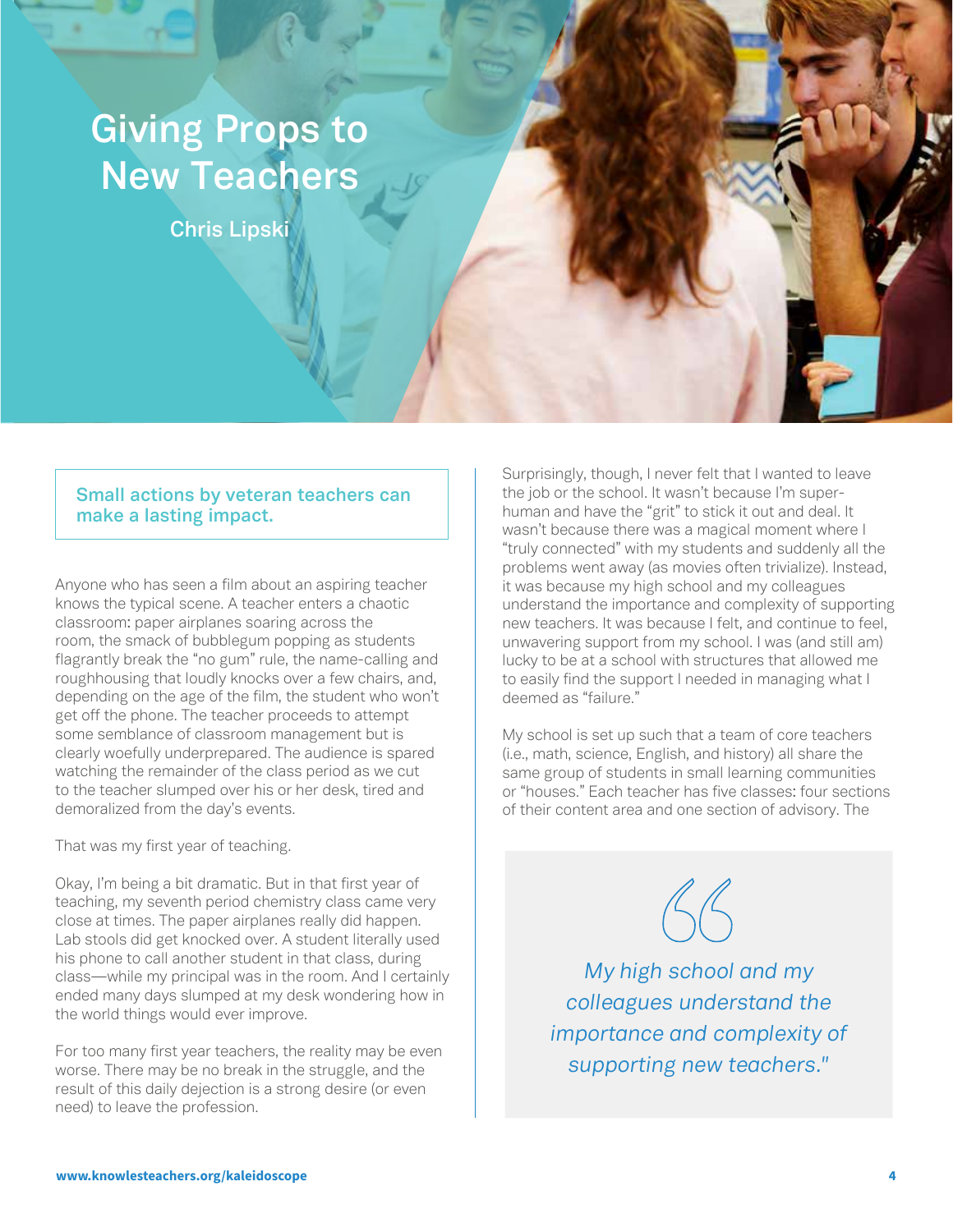advisory class was added to our program as part of a goal to make high school more personalized and promote stronger relationships. Advisory meets every day, and students in your advisory are also enrolled in your content class, which means every student is seen twice per day by one core team member. Finally, the master schedule has been created such that these four teachers also share a common prep period during the day, which allows them to meet and plan advisory curriculum as well as discuss student progress and concerns as they arise.

These teams of core teachers around the school meet consistently and can become very close. My team met twice weekly that year—a bit more frequently than what is most common. Meetings began with "checkins and props." Since we had time to discuss student concerns already in the agenda, "check-in" really was a time to talk about our lives off-campus. I was genuinely asked about my weekend, and I was honestly told about great weekends and weekends full of grading. I was even invited to weekend plans! The point is, just a few minutes of authentic check-in made me feel part of the group. I felt less overwhelmed knowing that experienced teachers still had the occasional weekend of work, but that they had also managed to strike a balance, and that they were helping me to find that balance.

After check-in, we had "props." I will never forget that,

every week, the history teacher made it a point to give me props for surviving yet another week of my first year—"and Chris made it one more week!" It seemed silly at the time, but I got to the point where I truly looked forward to hearing him say it. The whole process was never more than five to ten minutes of the meeting, but these small things (that I suspect my team did very intentionally) are a huge reason for me feeling welcome, supported, and that I could always go to them for help.

Let's return to my seventh period class. Twenty-six tenthgrade students, all required to take chemistry—many

chagrined by this fact. Unless the lab for the day required fire or resulted in an unexpected color change, the vast majority of these students found it difficult to engage with the class. Their interest in learning chemistry stood little chance against the classroom culture that I had allowed to develop—if most of the class is off-task,

shouldn't you be, too? I tried incentives to encourage good behavior. I tried punishments to discourage bad behavior. I kicked kids out of class. I praised the class for even just three minutes of silence. I assigned seats as strategically as possible. Nothing was working.

Because I felt so comfortable with my team, I asked them to give me advice. This was no small feat—I think it can be incredibly challenging for new teachers to feel comfortable going to peers for help, but my colleagues' intentional work to build camaraderie was paying off. Not only did they happily oblige, the history teacher offered to come observe and give feedback. To my amazement, his response to my class was that it was largely running okay (it did not actually reach the levels seen in movies). This wasn't because he had low standards—he is a well-respected and beloved veteran teacher at the school—but rather he knew my students. He knew the behavior that I was attributing to my inabilities was normal for new teachers and, in some cases, might still happen in his and others' classes. He had a perspective that I lacked, and his reaction to my class comforted me. We didn't just give up on the problems; he gave me some practical suggestions for small changes.

But the most important message the observation provided was that it wasn't just me. The rest of my team—veteran teachers!—also struggled with

> these students. The days I considered "failures" certainly could have gone better, but the team I worked with supported me in managing those failures and seeing the bigger picture. I imagine for so many other first-year teachers this is also true; unfortunately, they just don't experience it.

It would be nice if I could write that everything improved immensely after I went to the team for help, but the reality is that my seventh period class never became a wellrunning class. Sure, the paper airplanes stopped, but the class remained a place where many students saw each other working on things other than

my learning target. The social pressure to disengage never lifted enough that students felt comfortable exploring challenging new concepts. More students ended up failing that semester than any subsequent class I've taught, and in many ways I was more relieved than proud when June arrived.